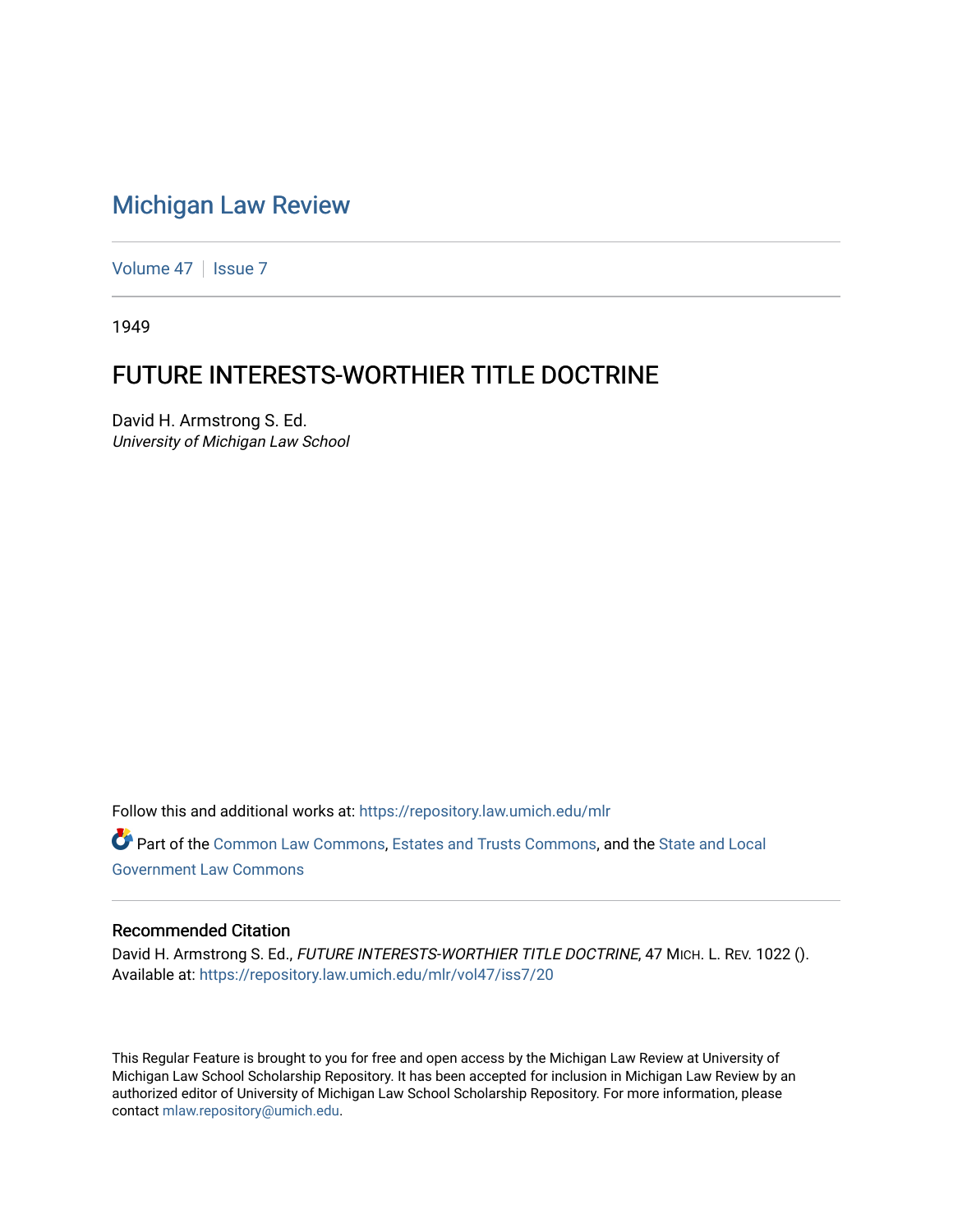Future INTERESTS-WORTHIER TITLE DOCTRINE-Plaintiff created an irrevocable trust of \$75,000, reserving the income to himself for life and directing distribution of the corpus upon his death to his heirs according to the California laws of succession in existence at his death. Later he sued to terminate the trust on the theory that since the worthier title doctrine prevented creation of a remainder in his heirs, he was sole beneficiary. The intermediate California appellate court held that the worthier title doctrine was inapplicable because of a California statute changing the word "heirs" from one of limitation to one of purchase. Therefore, the outstanding remainder in the heirs prevented termination of the trust.1 On appeal to the California Supreme Court, *held,* reversed. As a matter of construction, when the settlor created a life estate in himself with a limitation to his heirs he did not intend to create an interest in his heirs. *Bixby v. California Trust Co.,* (Cal. 1949) 202 P. (2d) 1018.

At common law one could not take by purchase what the law gave him by descent, title by descent being the worthier title.<sup>2</sup> The doctrine, like the rule in Shelley's case, was one of law, applied without regard to the intention of the grantor.<sup>3</sup> Although the rule was abolished in England in 1833, it has survived in the United States as a rule of construction and has been extended to trusts of personal property.<sup>4</sup> American statutes abolishing the rule in Shelley's case have generally been held to leave the worthier title doctrine unimpaired.<sup>5</sup> Nevertheless, the lower court in the principal case refused to terminate the trust, relying chiefly on a California statute designed to eliminate the rule in Shelley's case<sup>6</sup> and the broad scope attributed to the statute in an earlier California Supreme Court decision.7 The lower court's interpretation of the statute was adversely

1 Bixby v. California Trust Co., (Cal. App. 1948) 190 P. (2d) 321.

<sup>2</sup>1 Co. Lrrr. 22b; 18 VrnEn's Ann., Remainder, **(A);** Bingham's Case, 2 Co. Rep. 91a, 76 Eng. Rep. 611 (1598-1600). See 1 SIMES, FUTURE INTERESTS, §144 (1936).

<sup>3</sup> Fennick and Mitford's Case, 1 Leo. 182, 74 Eng. Rep. 168 (1589). See note 2, supra. <sup>4</sup>Doctor v. Hughes, 225 N.Y. 305, 122 N.E. 221 (1919); Whittemore v. Equitable Trust Co., 250 N.Y. 298, 165 N.E. 454 (1929); Wilcoxen v. Owen, 237 Ala. 169, 185 S. 897 (1938); Natl. Shawmut Bank v. Joy, 315 Mass. 457, 53 N.E. (2d) 113 (1944); 1 SIMES, Future Interests, §§146, 147 (1936); 3 Property Restatement, §314 (1940).

<sup>5</sup>Doctor v. Hughes, 225 N.Y. 305, 122 N.E. 221 (1919); Wilcoxen v. Owen, 237 Ala. 169, 185 S. 897 (1938); 1 SIMES, FuTURE INTERESTS, §148 (1936).

6 "When a remainder is limited to the heirs, or heirs of the body, of a person to whom a life estate in the same property is given, the persons who, on the termination of the life estate, are the successors or heirs of the body of the owner for life, are entitled to take by virtue of the remainder so limited to them, and not as mere successors of the owner for life." Cal. Civ. Code (1941) §779. Cf. N.Y. Real Property Law (McKinney, 1945) §54, construed in Doctor v. Hughes, 225 N.Y. 305, 122 N.E. 221 (1919).

<sup>7</sup>Gray v. Union Trust Co., 171 Cal. 637, 154 P. 306 (1915)." In that case the court refused termination of a trust by a settlor who had retained a life estate with remainder to "her heirs at law, according to the laws of succession of the state of California as such laws *now* exist." (Italics supplied.) The statement in the Gray case was dictum since the worthier title doctrine has no application where the grantor specifies a class of remaindermen which might differ from his heirs at law. Thompson v. Batts, 168 N.C. 333, 84 S.E. 347 (1915); Boone v. Baird, 91 Miss. 420, 44 S. 929 (1907). See explanation of the Gray case in the principal case at 1020, and in 1 SIMES, FUTURE INTERESTS, §147, n. 22 (1936). The concurring opinion in the principal case suggests that the Gray case should be overruled.